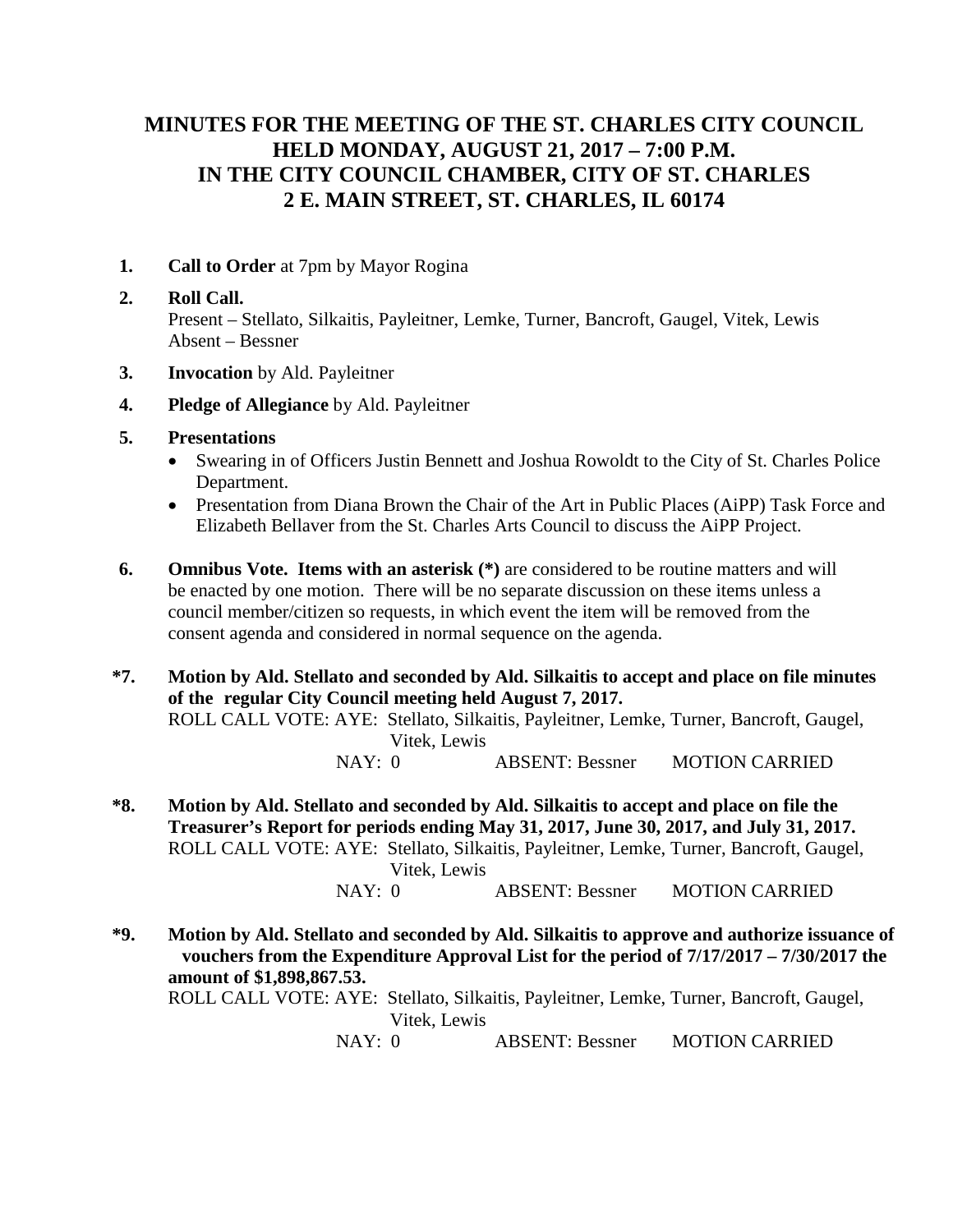### **I. Old Business**

**A.** Recommendation from Chief Keegan to approve and extend the original dates for "Unwind Wednesday" via a temporary E-4 Liquor License September 6, 13, 20 and 27, 2017, as well as Saturday, September 16, 2017 as the "Half Way to St. Patrick's Day". Motion by Ald. Turner and seconded by Ald. Bancroft.

**Shay Clark –** 109 W. Main Street, St. Charles, IL Representing McNally's

**Mayor Rogina** – I would like to start with the council, we're in council mode here, not committee mode. The motion here is an amendment to the main motion that was passed, as the Chief indicated several months ago, so as far as procedure is concerned, that's how we're handling this. I'll start with questions from the council.

**Alderman Payleitner** – Mr. Clark, you run a very tight ship. I've experienced this diligence personally. I have attended many, I didn't realize that you had so many rainouts; maybe that's why I didn't go to those. The gentleman in charge of wristbands was stopping people with ginger ale. It was a lovely event. I was looking for violations and nothing! Just the opposite and I'd like to compliment you on that. I know back when, you requested all the extra dates and we talked about it being a possibility, if for example, rain days, that you might be wanting to add those dates. No issue whatsoever. My concern, thought, is with the added on "Half way to t. Patrick's Day", sounds like fun we have nothing on this event, am I right Chief Keegan? There isn't anything in the packet about this; does this fall within the 90-day event window?

**Clark** – I was thinking of it being exactly & precisely the same as Wednesday.

**Payleitner** – That's how it would be, the same?

**Clark** – Yes. The same hours and the same rate just on that day (Saturday).

**Rogina** – That's why I suggested that this be an amendment to the main motion that you all passed. No rules are changed. Same exact rules, same exact times and the same exact procedures. This is to celebrate half way to St. Patrick's Day as part of the process.

**Payleitner** – My only concern is the plaza neighbors, they are well aware of what goes on Wednesdays we haven't heard anything negative from them.

**Clark** – They absolutely approve of this.

**Payleitner** – You're run it by the other businesses that would be using the plaza that day and they have no issue with the Sunday or Saturday?

**Clark** – I originally asked the Chief about if the Sunday would be ok as it is the halfway day and in the mean time I asked if maybe Saturday would be an option and the reason for that is Guinness is bringing in a band from Ireland that they have offered for us, a traditional Irish band, that we could have Saturday, not Sunday. That's why I asked for both.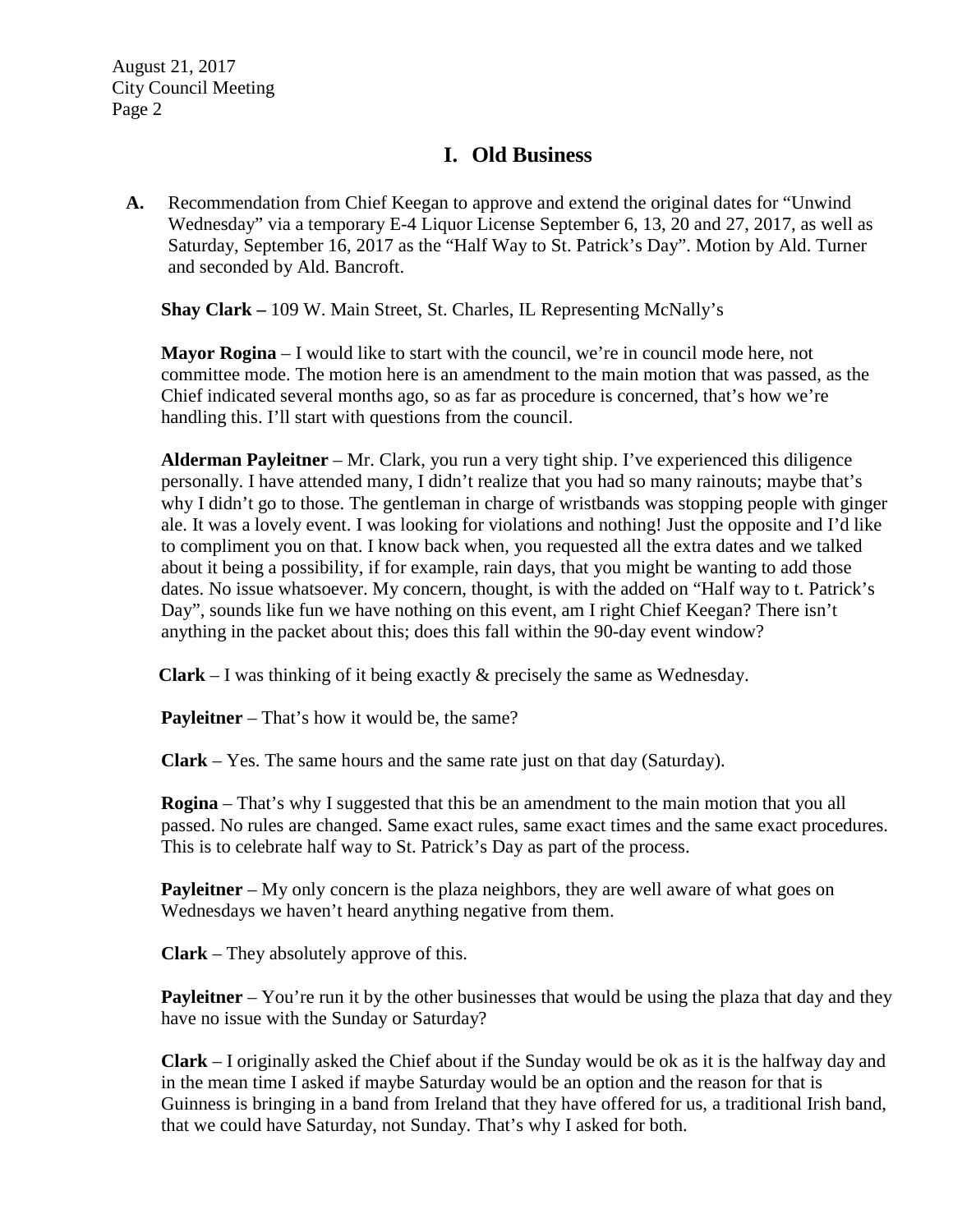> **Rogina** – Help us out on this point. If someone makes a motion on the amendment, we're going to need clarity. We agree on the 4 Wednesdays in September, at least that is the published number and we're going to have to have the 16<sup>th</sup> or the 17<sup>th</sup>, one or the other. If the 16<sup>th</sup> is your pleasure that's the motion as opposed to what is printed now and that is the  $17<sup>th</sup>$ . It's an amendment and this council can do whatever it well pleases but I am trying to apply proper rules.

**Payleitner** – All that to say, then there wouldn't be music on Sunday but there would be on Saturday?

**Clark** – No

**Rogina** – Any other questions?

**Ald. Turner** – Move for approval.

**Ald. Lewis** – I do.

**Rogina** – We can still comment. If I may, are you moving for approval for the  $16<sup>th</sup>$ ?

**Turner** – Yes.

**Ald. Bancroft** – I second that motion.

**Rogina** – Seconded by Bancroft It's been moved and seconded, now further conversations.

Lewis – I don't have a problem with the 4. It's a sad story that you were rained out so many times. I think that we all feel that way.

**Clark** – These new 4 could become 2 just as easily also.

**Lewis** – I know, that was my request though the downtown partnership that I was more than willing to approve 4 but you know my fellow councilmen are ok with the 4, I'm ok with the 4. I did have some concerns with this Saturday night and I was wondering if we could make those into two separate motions.

**Rogina** – The motion on the floor here, now, the main motion is to approve as printed with the adjustment of the  $16<sup>th</sup>$ . What's in order here, you can amend the main motion in any way you desire.

**Lewis** – Like Ald. Payleitner said, we didn't get any information on it (1/2 way to St. Patrick's Day addition). It's not just in addition to, just an extension of. It's another night. It's a Saturday night. We're heading into a different avenue and there will be other Saturday nights and other Sunday afternoons that will be coming and it's a public plaza. To me it's like a public sidewalk or a public street that people will want us to close down. There is a policy, a 90 application, this is not a part of your application in the original, I didn't see the date on it. As I scroll down, there is no September  $16<sup>th</sup>$  or  $17<sup>th</sup>$  that appears on this application. So we, in my mind, have to get our policy how we want to move forward with doing these things. I know we do it case by case, and I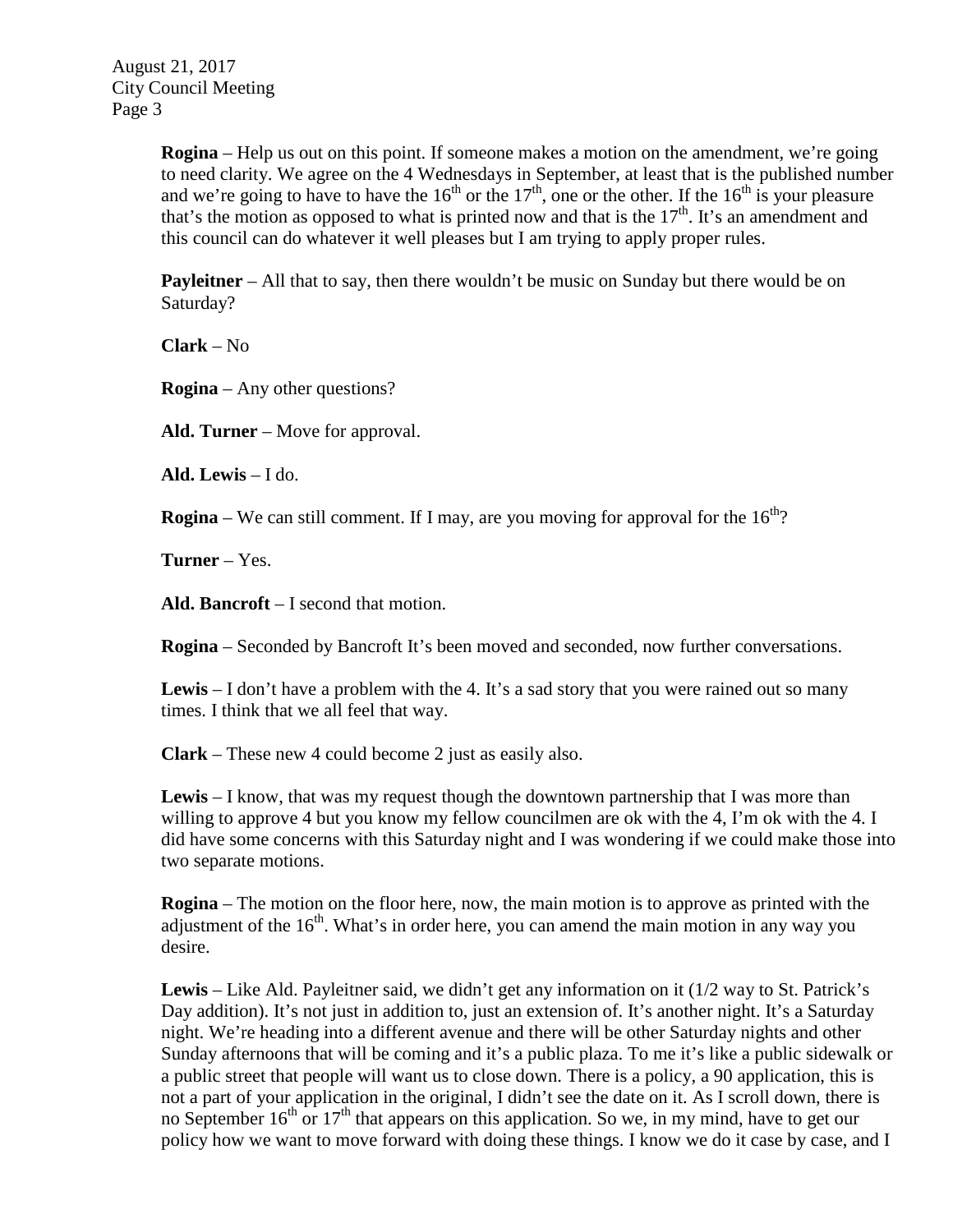> am not sure that this is the most appropriate way. I would like to vote yes for the 4, I am not comfortable with voting yes for the Saturday. Is your music outside or inside?

**Clark** – It would be outside, exactly where the music takes place now.

**Lewis** – So now we need an application for sound, right? An application for amplification also?

**Keegan** – If I may, with this being continuation from his previous application, we entered it under "Old Business" with the thought that he had initially asked for the September dates for rain and this is the same except for that  $5<sup>th</sup>$  date on Saturday.

**Lewis** – He doesn't have the application for the Downtown Partnership, has the application for the amplification.

**Keegan** – I think that is all part of the same package. When he came in through special events and applied for his "Un-Wind Wednesday's" the entire process was open, not only the plaza but the music and the timing from  $5:00 - 8:30$  we thought that continuing forward we would consider some of the dates because they others were washed out.

**Rogina** – Maureen, if I may, the way I interpreted it and looking through Robert's Rules, was that the Chief said basically the Council here is addressing their own particular motion that was passed back in June or May, whenever that dates was. Now, the motion here is to amend that and the package is exactly the same, there is no adjustment. I suppose, at the end of the day, someone could dig deeper into Robert's Rules and say 'well, are we violating our own policy?' I don't believe we are in this case because of the exactness and the exactness of the number of make up dates and exactly what he wants to do does not violate the spirit of that but is simply an amendment to the main motion.

**Lewis** – I know we're talking about the 'spirit of things' but I do have concerns with the amplification.

**Rogina** – What I'd ask is, do you want to amend the main motion or not?

**Lewis** – Yes, I'd like to amend the motion.

**Rogina** – To do what?

**Lewis** – To put it into two separates. The 4 Wednesdays and the Saturday.

**Rogina** – Alright, so the amendment here to the main motion, and we vote on the amendment first, is simply to split the question, that's all. To split the question and have two separate votes. Do you have a second on that? Motion dies for a lack of a second.

**Payleitner** – I'll second.

**Rogina** – Any further conversation on Maureen's amendment? To Make it clear again, the amendment is simply to split the question, that's all, nothing more. We would go through two separate motions.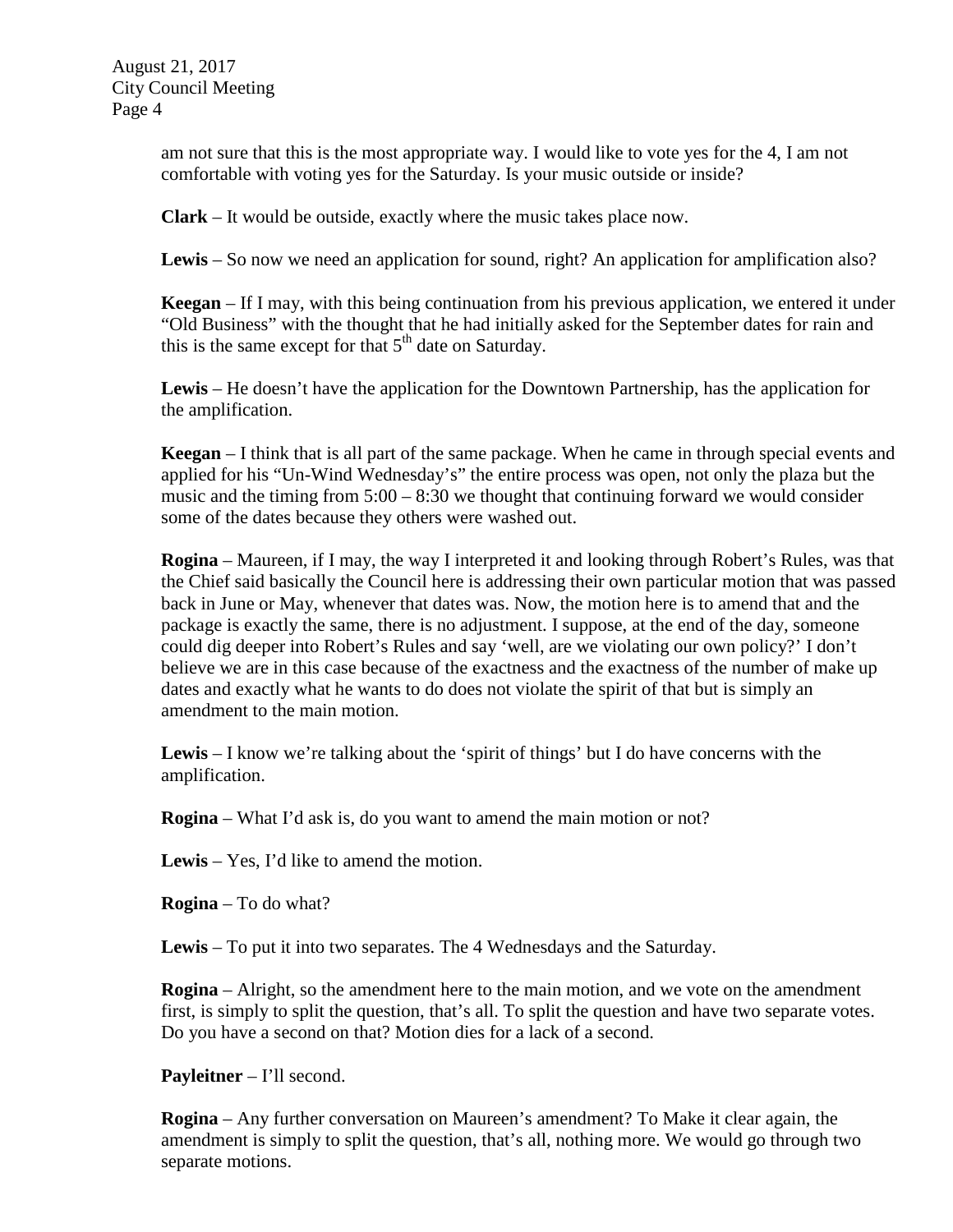**Ald. Lemke** – Do we have a second on the part with the 4 days?

**Rogina** – Yes, the main motion is already on the floor and now we have an amendment to the main motion simply to split the main motion (question). We can do that.

**Lewis** – I would like to vote for the 4, I'm not willing to vote for the 1 and so I am asking that we can maybe split the question.

**Rogina** – The maker of the amendments intent here, what she wants to do, she made it very clear. Moved and seconded on the amendment. If you vote yes, you're voting to split the question. If you vote no, you're voting to not split the question. Chuck, call the role.

Motion by Ald. Lewis and seconded by Ald. Payleitner to split voting for the original dates for "Unwind Wednesday" September 6, 13, 20 and 27, 2017, from the additional requested Saturday, September 16, 2017 as the "Half Way to St. Patrick's Day", making them two separate items to be voted upon.

ROLL CALL VOTE: AYE: Lemke, Gaugel, Lewis, Payleitner ABSENT: Bessner NAY: Turner, Bancroft, Vitek, Stellato, Silkaitis MOTION FAILS

**Rogina** – That motion fails 5-4 so, we're back to the main motion (as re-listed below).

Motion by Ald. Turner seconded by Ald. Bancroft to approve and extend the original dates for "Unwind Wednesday" via a temporary E-4 Liquor License September 6, 13, 20 and 27, 2017, as well as Saturday, September 16, 2017 as the "Half Way to St. Patrick's Day".

**Rogina** – Is everyone clear on the motion and what you're voting on here now. You're amending your own policy that you established back in May. Chuck, call the role.

ROLL CALL VOTE: AYE: Stellato, Silkaitis, Payleitner, Lemke, Turner, Bancroft, Gaugel, Vitek,<br>NAY: Lewis ABSENT: Bessner MOTION CARRIED

### **II. New Business**

None

## **III. Committee Reports**

- **A. Government Operations** None
- **B. Government Services** None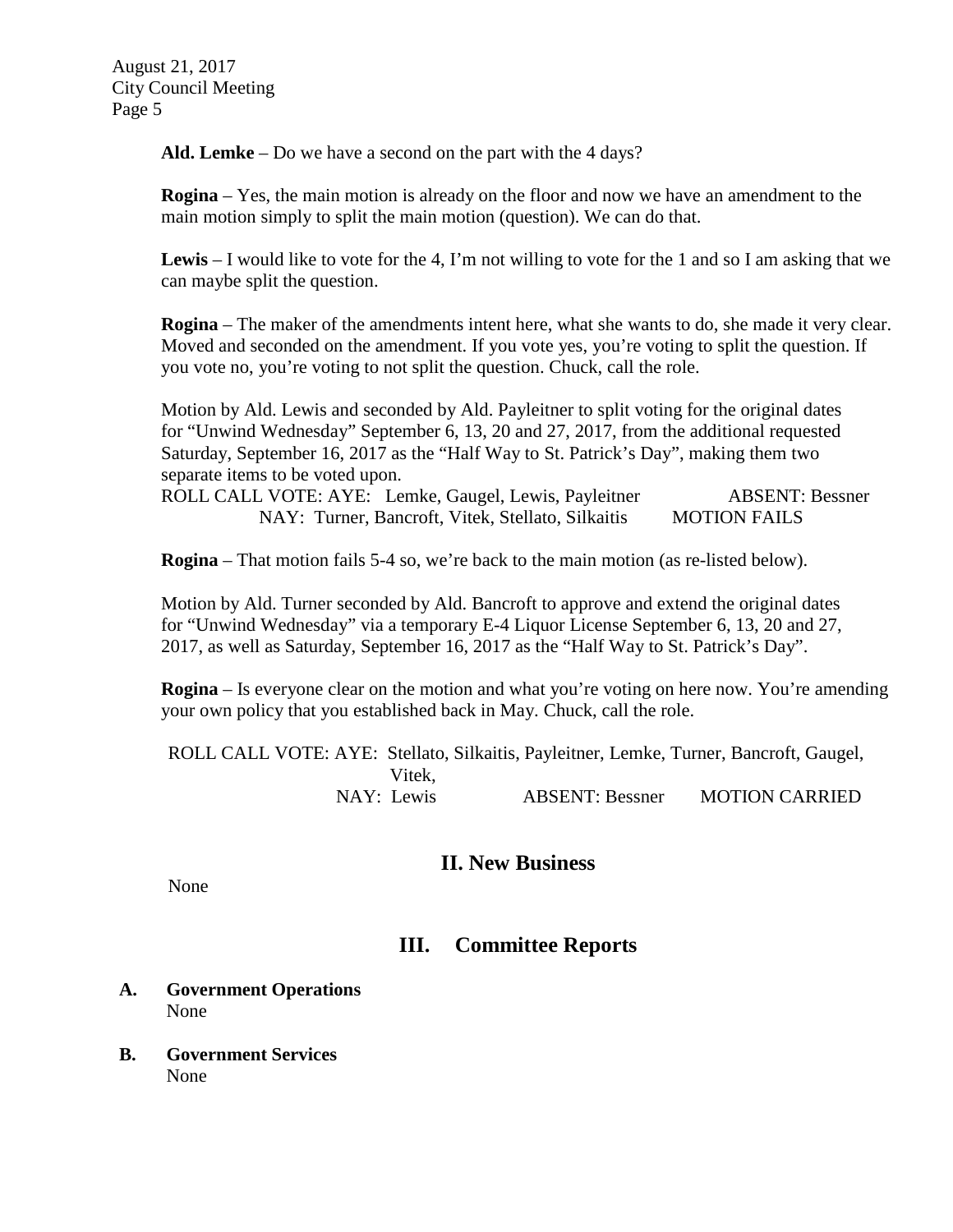#### **C. Planning and Development**

\*1. Motion by Ald. Stellato and seconded by Ald. Silkaitis to approve **Resolution 2017-113** Authorizing the Mayor and City Clerk of the City of St. Charles to Execute a Four Season Corridor Improvement Agreement between the City of St. Charles and Dove Thiselton (228 W. Main St. – Ghoulish Mortals & As Cute As It Gets Photography Studio). ROLL CALL VOTE: AYE: Stellato, Silkaitis, Payleitner, Lemke, Turner, Bancroft, Gaugel, Vitek, Lewis

NAY: 0 ABSENT: Bessner MOTION CARRIED

\*2. Motion by Ald. Stellato and seconded by Ald. Silkaitis to accept the proposed Monotony Code standards for Anthem Heights Subdivision. ROLL CALL VOTE: AYE: Stellato, Silkaitis, Payleitner, Lemke, Turner, Bancroft, Gaugel, Vitek, Lewis NAY: 0 ABSENT: Bessner MOTION CARRIED

\*3. Motion by Ald. Stellato and seconded by Ald. Silkaitis to accept and place on file Plan Commission Resolution 14-2017 A Resolution recommending approval of a Final Plat of Subdivision for BMO Harris Bank Subdivision. ROLL CALL VOTE: AYE: Stellato, Silkaitis, Payleitner, Lemke, Turner, Bancroft, Gaugel, Vitek, Lewis NAY: 0 ABSENT: Bessner MOTION CARRIED

\*4. Motion by Ald. Stellato and seconded by Ald. Silkaitis to approve an **Ordinance 2017-Z-16** Granting Approval of a Final Plat of Subdivision for BMO Harris Bank Subdivision. ROLL CALL VOTE: AYE: Stellato, Silkaitis, Payleitner, Lemke, Turner, Bancroft, Gaugel, Vitek, Lewis NAY: 0 ABSENT: Bessner MOTION CARRIED

\*5. Motion by Ald. Stellato and seconded by Ald. Silkaitis to accept and place on file Plan Commission Resolution **12-2017** A Resolution Recommending Approval of a Special Use to amend Ordinance 2008-Z-18 (Corporate Reserve PUD), PUD Preliminary Plan and Final Plat of Subdivision for Everbrook Academy, Corporate Reserve Lot 2 (St. Charles, IL (NEC Main and Corporate Reserve) LLC & Pinewood Capital LLC) ROLL CALL VOTE: AYE: Stellato, Silkaitis, Payleitner, Lemke, Turner, Bancroft, Gaugel, Vitek, Lewis

NAY: 0 ABSENT: Bessner MOTION CARRIED

\*6. Motion by Ald. Stellato and seconded by Ald. Silkaitis to approve an **Ordinance 2017-Z-17** Amending Ordinance No. 2008-Z-18 (Corporate Reserve of St. Charles PUD) and Granting Approval of a PUD Preliminary Plan and Final Plat of Subdivision for Corporate Reserve Lot 2 (Everbrook Academy). ROLL CALL VOTE: AYE: Stellato, Silkaitis, Payleitner, Lemke, Turner, Bancroft, Gaugel,

Vitek, Lewis

NAY: 0 ABSENT: Bessner MOTION CARRIED